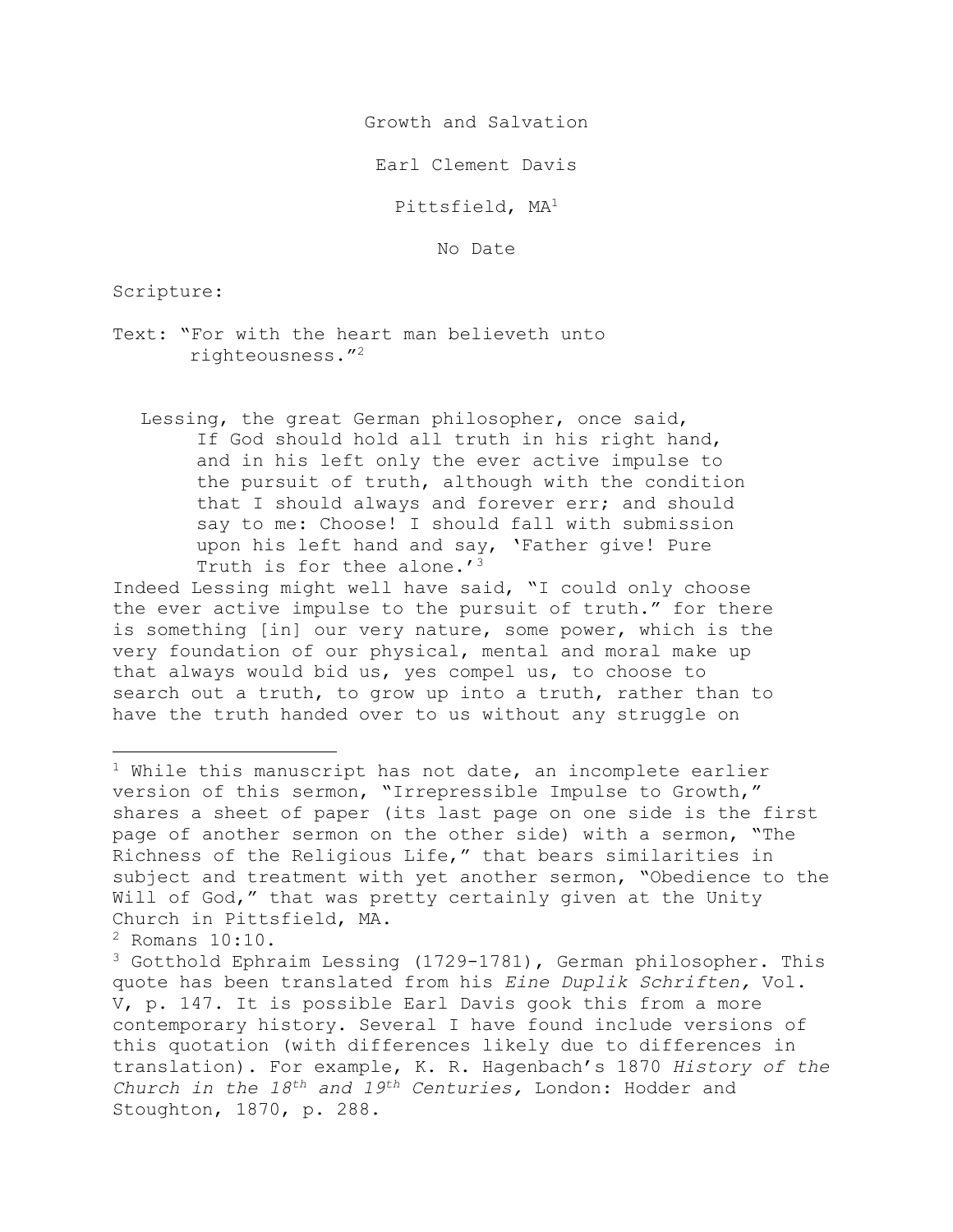our part. Mankind as a whole has too fine a moral nature to be willing to accept gratuitously that for which he ought to grow. As a matter of fact no way has yet been discovered by which we can arrive at any truth except by that slow commonplace method of experience. The father cannot hand out to his son the wisdom which he has become the possessor of through his years of experience, but the son has not had the experience that would make clear to him the meaning of his father's words. Man's moral nature has always been much more keen and sensitive than his intellectual nature in accepting the Bible as a mechanical Revelation of God, and Christ as an atonement for sin. Even while he has outwardly accepted both these ideas, he has never the less interpreted the Bible in terms of his own experience and Christ's atonement in terms of his own atonement. His inherent moral nature has overridden his intellectual error, and he has kept himself essentially true to this fundamental characteristic of his being that he is endowed with an irrepressible impulse to grow.

See how this impulse manifests itself even when we are entirely unconscious of it. We go to some familiar New England town, expecting to find the same town today which we left ten years ago. It is not there, the people have changed, some are dead, others have left the town, babes have become children, children have become men. Even the vacant and deserted farm is a monument to man's growth, the cast off shell of less ambitious days. Try to find common ground upon which to meet a friend that we have not seen for years, and we soon become conscious of the vast change both in him and in ourselves, as we compare the strained difficult attempt to become again as we were in the old days. It brings home to us with a pungency that is startling, the truth that the impulse to grow has been constantly asserting itself. Only last year I knew of a man who had been seeking his fortune in a foreign country and had come home to his native town to live the remaining years of his life among his old friends, and amid familiar surroundings He arrived in the morning, found his old friends gone, not one in all the town that he knew, the very town itself so changed that he knew it not. He left in the evening, sad and disheartened, still wondering why it had changed.

These few facts suggest to us that while we may forget that we are living under the pressure of a power so tremendous that we can no more stay its activity than we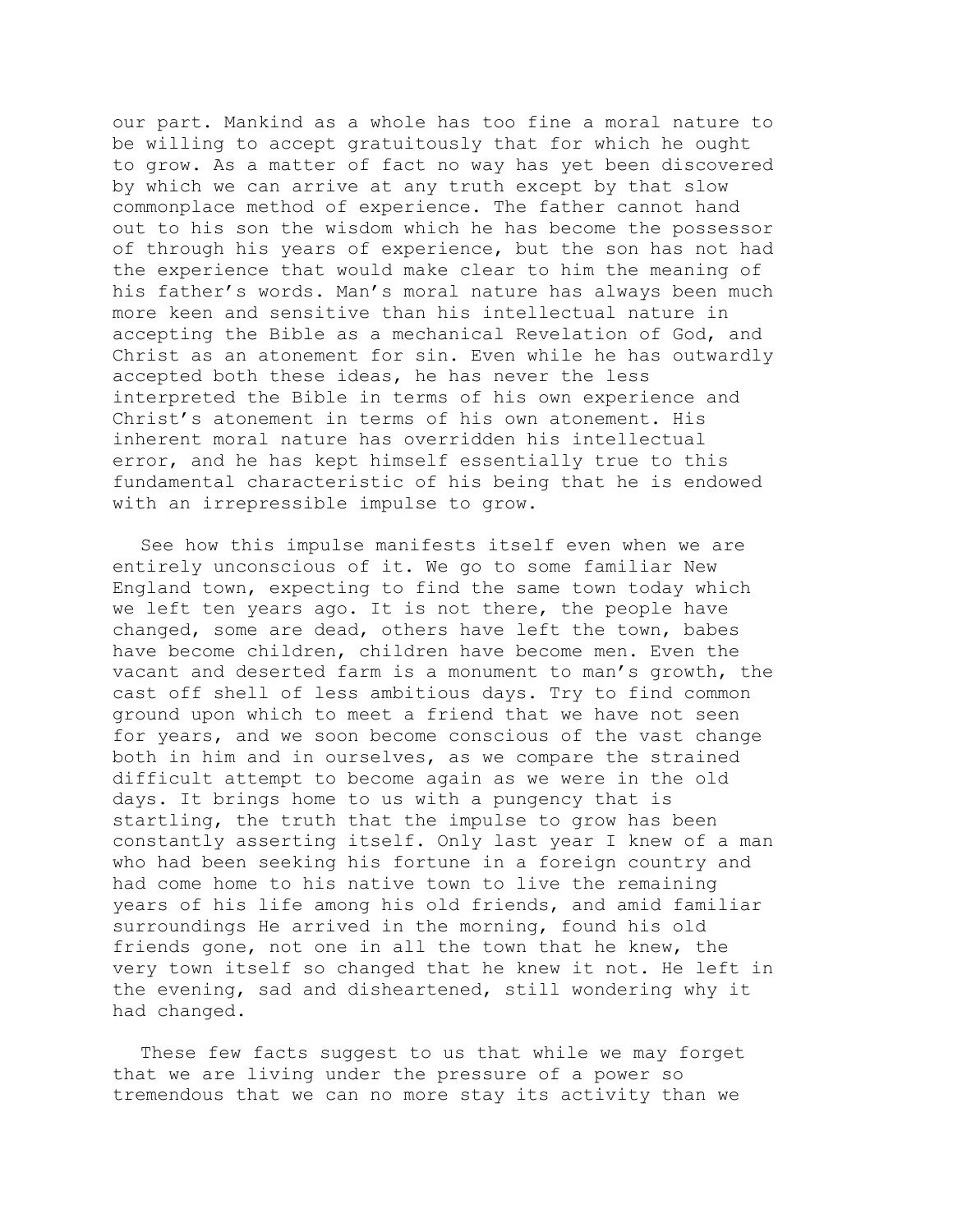can stay the flow of a mighty river. We may check it for a moment but soon it breaks out with as great intensity in new channels. But the irrepressible impulse to grow is in our natures, and it must, and will express itself.

- Yes, but does it express itself? What do we see about us? (1)If the veil were lifted, what bells would glow? Redly revealed to arrested eyes. Burning unquenchable below Life and its commonplace disguise.
	- (2) If the veil were lifted, what splendors too. Would burst their prison like flowers released. Surely they lurk in us, me and you. Man the angel and man the beast.
	- (3) Man that grovels and roots in mire, Trampling pearls with the greedy swine Man like the sting of a God-smit lyre, Thrilling with resonance divine.<sup>4</sup>

We can see how man, like the string of the God-smit lyre, thrilling with resonance divine, can be manifesting this divinely given impulse to grow. But how? How can man that grovels and roots in mire, trampling pearls with greedy swine, how can he be in any way giving expression to that divine impulse to grow? Can it be that the degraded victims of life, who fill our houses of correction and our prisons, can it be that they are human souls that have felt the impulse to grow, to expand, to be lifted up higher?

Put a lily bulb into your cellar where there is no light and air, and that same bulb which in the free out-of-doors air would grow into a strong healthy plant flowering in due season, will in the darkness of the cellar grow up into a pale sickly plant without strength and without beauty. Shut a human soul out of the light of knowledge and the warmth of high ideas, deprive it of its freedom, its right to seek these ends towards which its growth impels it, and that human soul will grow into forms of the most sickly sin, and most loathing criminality. The drunkard whom we meet on the street may be what he is because he has sought to express his social nature when the only opportunity he had was the saloon, and the only form of social intercourse he knew was the low vulgar buffoonery of the street. You and I have had better opportunities, and knew a higher plain upon which to exchange our interest with each other.

<sup>4</sup> This poem is printed without attribution in *The Spectator,* January 21, 1905, p. 86.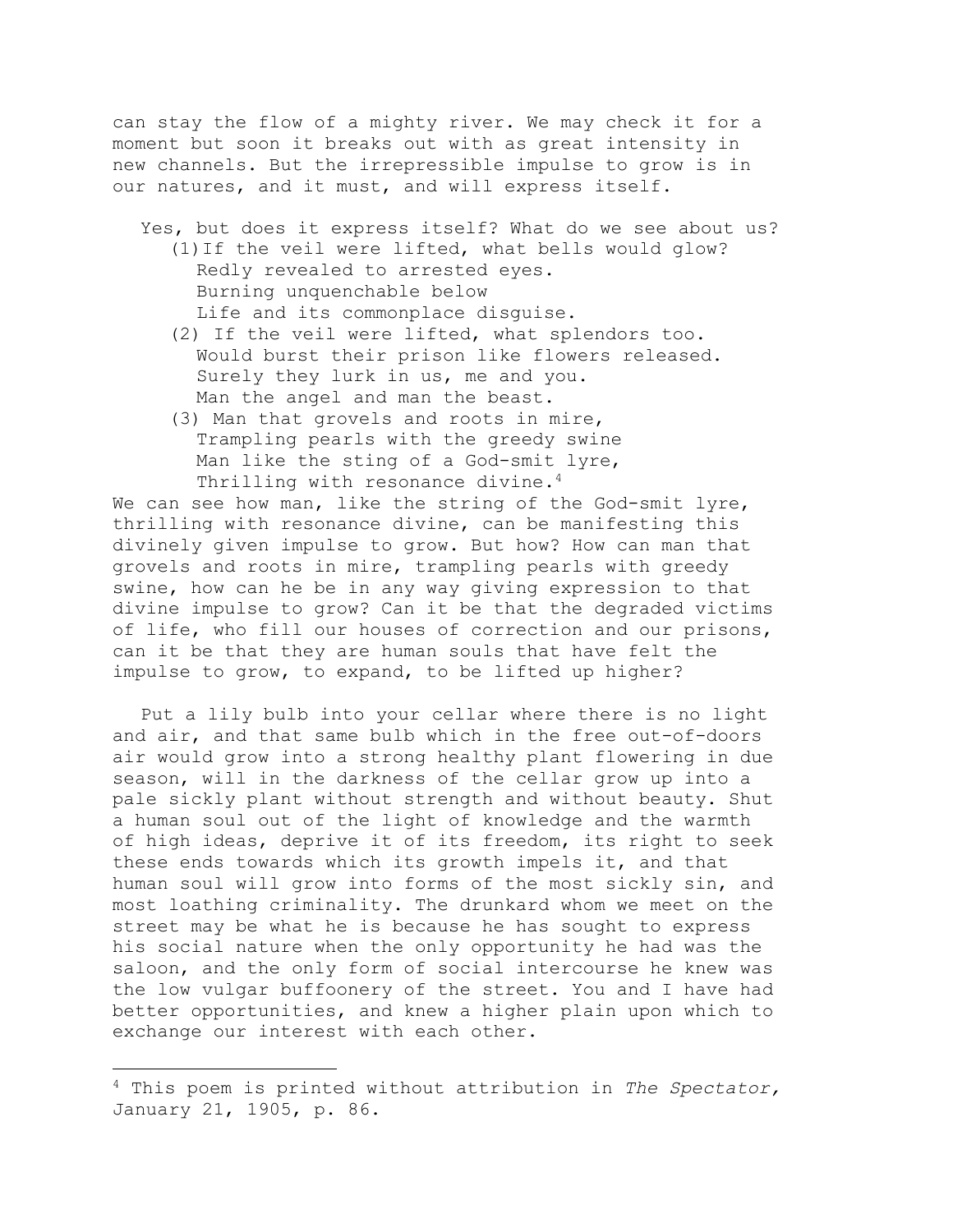Look at the French revolution, and see the half-crazed mob, seeking in its blind ignorance to assert its rights and demanding with the frenzy of a wild beast the destruction of its persecutors. The Divine impulse to grow? Yes, but undirected, untrained, the stored up power of that enslaved force burst like a whirlwind across the political history of France and demanded at the point of the knife its right to grow. The blood from a similar outbreak in Russia is hardly cold. Of all the terrible scenes that the Russian revolt presented, the most pathetic, the most pitiable, was that of the thousands of vodka-crazed workmen rushing blindly through the city streets, bent upon pillage and slaughter, as little able to use properly their momentary freedom, as a child. To think that men have been so deprived of the rights of education, and freedom of speech and thought, that in a moment of freedom they become as a drove of wild animals. God grant that not one word of censure may pass from our lips, but let us forgive them for they know not what they do.

It takes a Balzac to see the Divine spirit working in the simple peasant life of Europe.5 It takes a Victor Hugo to bring out the beautiful soul from [the] wronged life of Jean Valjean the galley slave criminal.<sup>6</sup> Hawthorne to see in Hester Prynne, an injured bruised soul trying to find its way through sin to God.<sup>7</sup> Only Dickens could picture the terrible deeds of the French Revolution so that man could see the irrepressible impulse to growth manifesting itself in these terrible days.

Somehow, even the man that grovels and roots in the mire, and tramples pearls with greedy swine, is working his way out of darkness, ignorance and sin into the light of freedom, and it may be, it may be that you and I are as much at fault as they of the mire.

But what shall we do? Shall we leave them to find their way out as best they may? No, we cannot do that, the irrepressible impulse to growth is in us also. We cannot stem the impetus which is carrying us beyond the horizon of

 $5$  Honoré Balzac (1799-1850).

<sup>6</sup> Victor Hugo (1802-1885); reference to his 1862 novel *Les Miserables.*

 $7$  Nathanial Hawthorne (1804-1864); reference is to his 1850 novel *The Scarlet Letter.*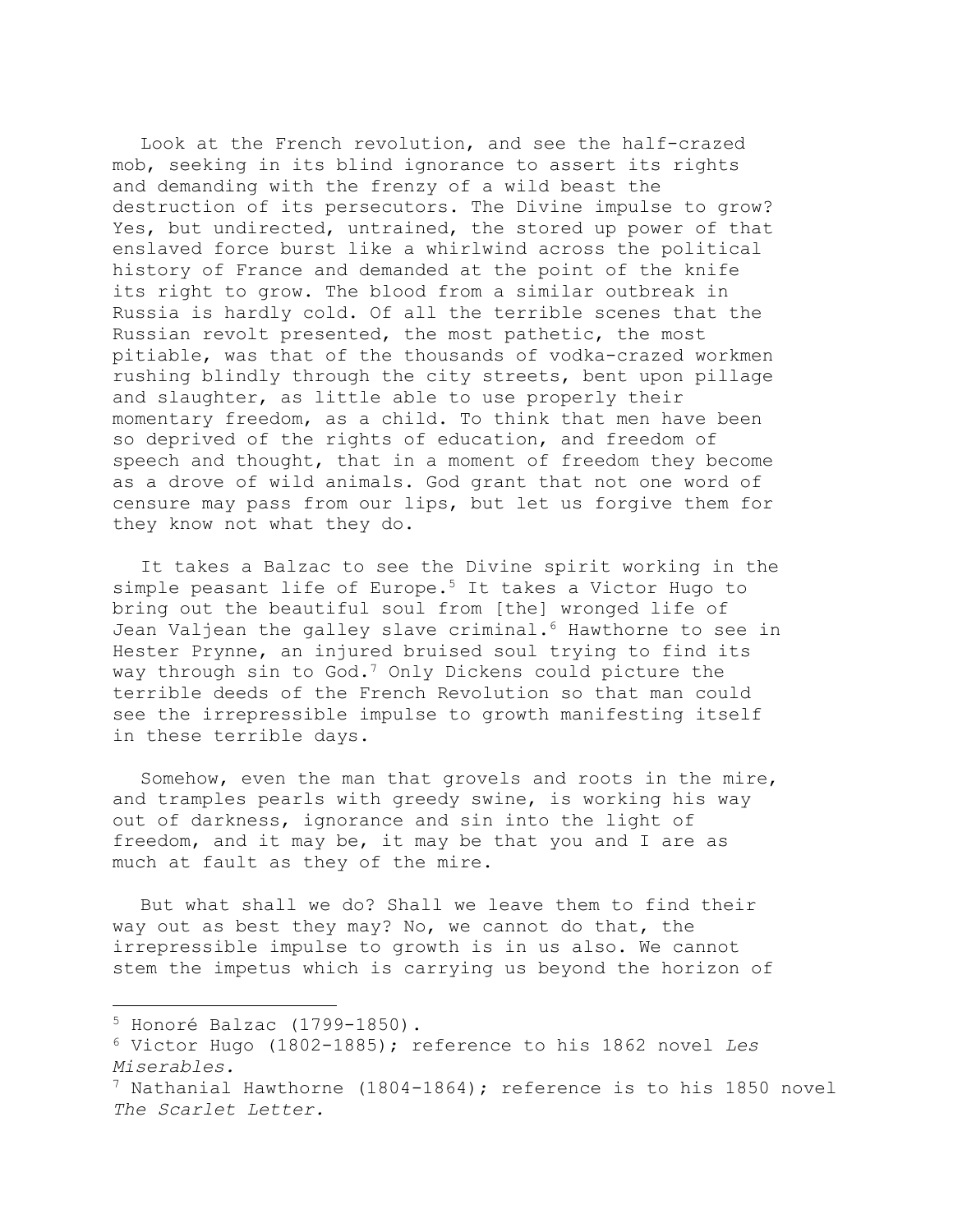our own selfish interests and forcing us to regard the good of others. Already the ideals are in our minds which must carry us in sympathy and service to help the less fortunate over the rough places and through the darkness into the ways of life, where sin gives way to virtue, where high and noble thoughts drive out the low and vulgar, where peace and happiness and opportunity for free growth supplant want, and pain and crippled conditions.

A few years ago one of the most interesting feats of modern engineering was accomplished at the mouth of the Mississippi river. The great strength of the river current was constantly bringing down to the mouth of the river vast quantities of sand which was deposited at the mouth of the river as the river widened and the strength of the current lessened. This proved an apparently insurmountable barrier to shipping until finally a man of power conceived of a plan for relieving the conditions. His plan was simply this. He constructed huge mattresses of brush firmly woven together. Then these mattresses were heavily weighted with stones, and sunk on either side of the river leaving a channel between of sufficient width for shipping. The mattresses piled one on top of the other became effectual in turning the great bulk of the water into the channel between them, and the very force of the water which had spread itself out over so vast an area, and caused so much trouble, was now turned to the work of keeping clean a channel for shipping. The sand and dirt which the river had formerly deposited in such a way as to hinder shipping is now carried by the river itself out into the Gulf, out of the way. The principle of it is this. The very force which had brought with it the sand and refuse was made use of by directing it into proper channels, in putting that sand out of the way where it would no longer interfere with shipping. That same irrepressible impulse to growth, which carries such a burden of passion, appetite and desire of the flesh through which it must flow and deposits them in the way of progress will, if directed into proper channels, carry these same passions, appetites and desires safely out of the way where they can, by no possibility, impinge or retard the progress of man's growth into highest and noblest capacities of life. As we look back over the history of man, and see the great souls who grow to the heights of [sic] called witness of the truth, as we study the truth which they have disclosed to us, and estimated the direction in which it leads us, it seems as if this great free people, with its free government, with its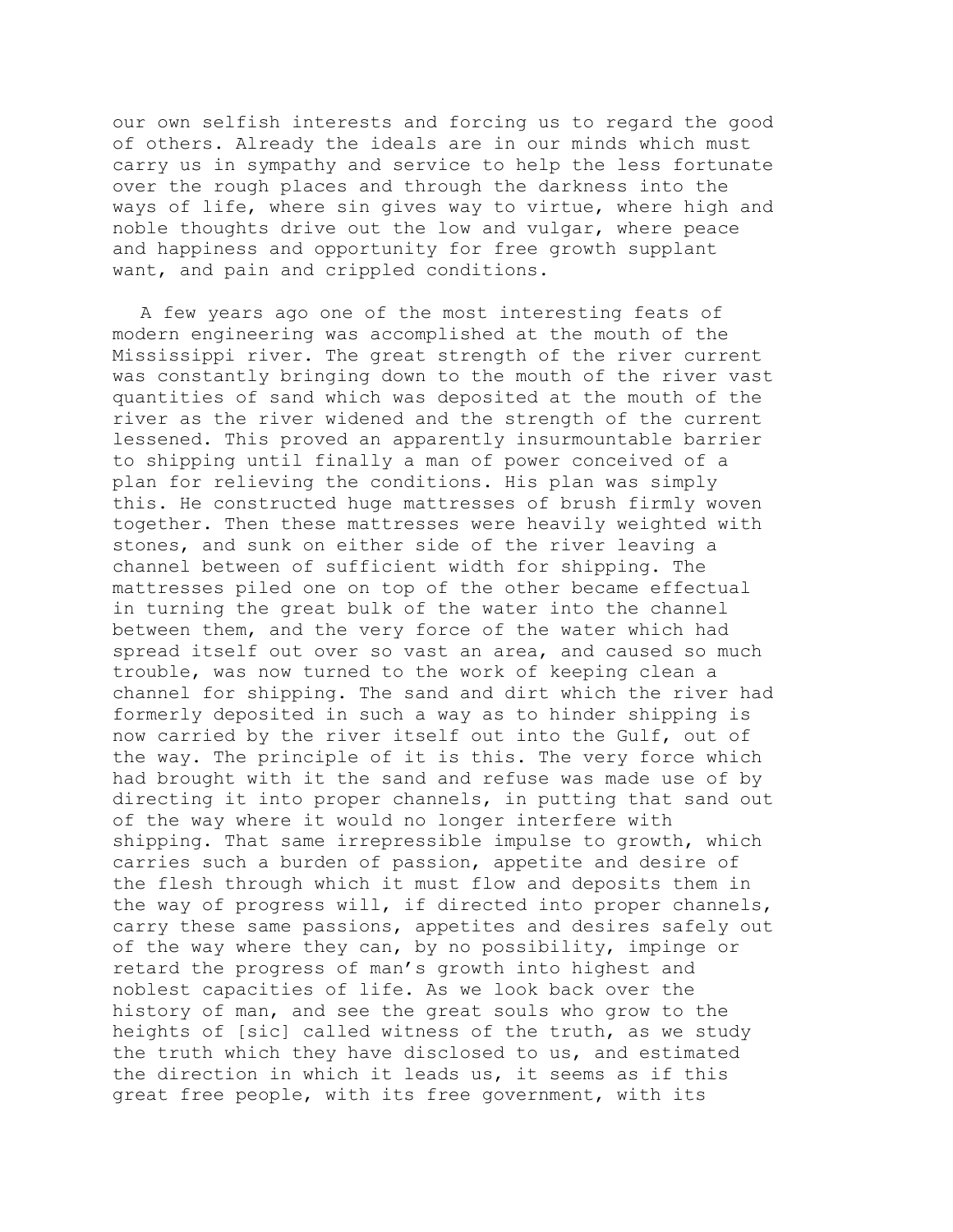freedom of thought and freedom of press, with its freedom of religious life; it seems as if this great democracy with its system of education and its high religious ideals is the great engineer who is to direct the flood of growing humanity into its proper channels and vouchsafe to man his safe passage through the years of passion and appetite and selfishness into the open sea of mature manhood where great thoughts and high conceptions of duty and manhood may have full free play.

We cannot over-estimate the tremendous obstacles to be overcome. Sometimes they seem so great as to overwhelm us by their very greatness. The great inroads that are being made up growth, by the terrible diseases which make havoc in our midst, must be reduced to a minimum. Great intellectual errors which cast a shadow over us like a plague must be removed. Great moral misconceptions which are eating at the very vitals of the family, state, and the church, must be set aright. The task calls for noble men and women, inspired by the highest religious and moral aims of which the human soul is capable, men and women who have a righteous hatred of all sin, all error, but who have a deep sincere love for the sinner, and the erring. The task calls for men and women who in their homes, in their churches, in the towns in which they live, may, by the very simplicity and consecration of their lives, become a powerful force in doing this great work of man, of growing up into the truth of God. We must remember always the fact that it [is] a growth. It cannot come to us as Divine Fiat. We cannot give it to others as remedy which will cure in a moment. The truth of Christianity transplanted into the lives of the German people could not produce a Luther for hundreds of years. It took five hundred years for the seeds of the English Reformation to take root, and grow and bear fruit in the religious freedom of modern thought. It takes time for a people to absorb a truth, and have it become a vital part of daily life and duty. If we get discouraged let us look back over the centuries of history, and see the things we have escaped; if we get discouraged let us look to the ideals of life and man which have been revealed to us by witnesses of the truth. If we get discouraged let us remember that the irrepressible impulse to the pursuit of truth is [the] very foundation of our nature, and that Pure Truth is with Good. All the sin, all the ignorance, all the selfishness of man cannot stem for one moment the working of that impulse to grow into the truth. You and I are consecrated to this life of growth. It so happens that it